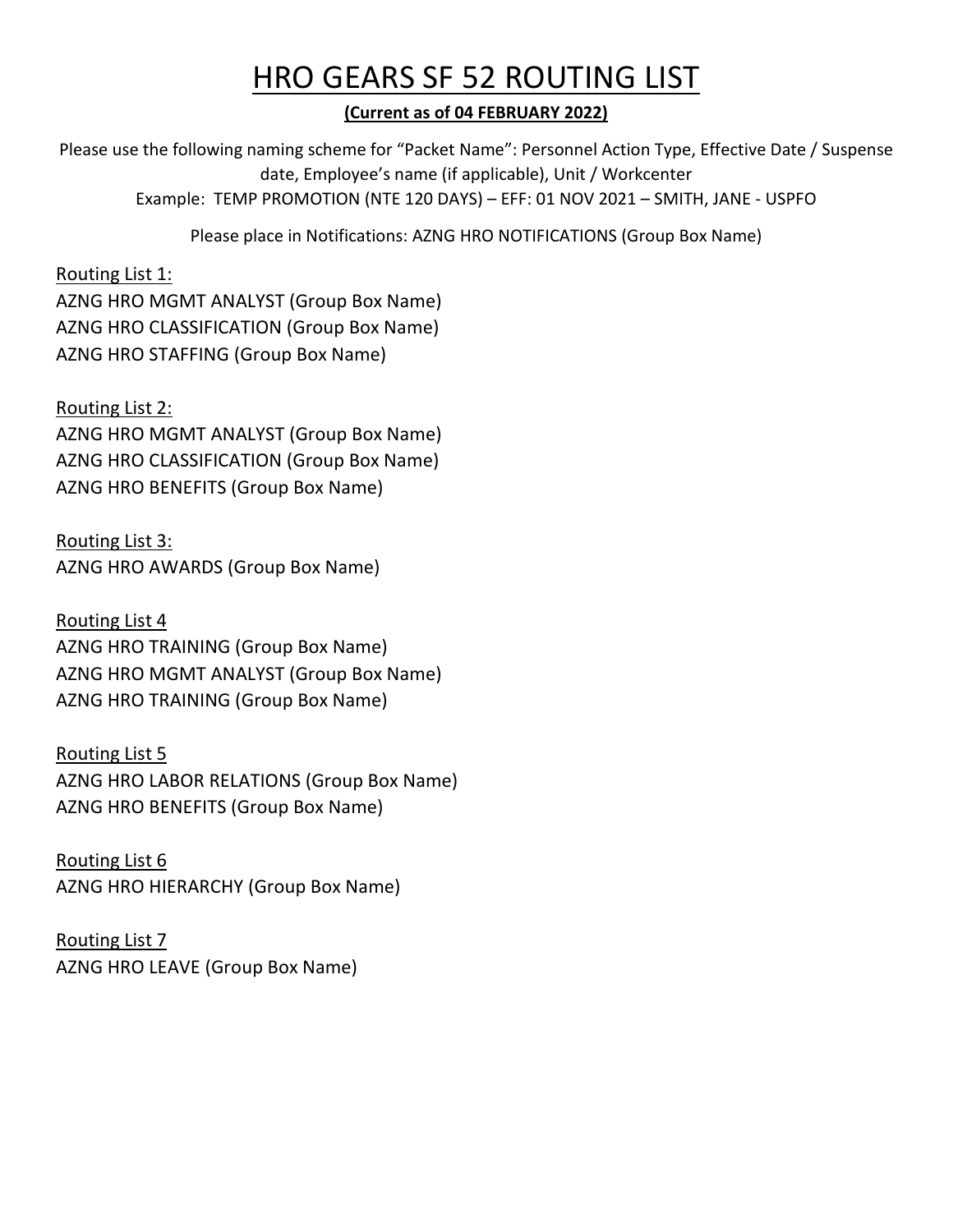### Please use Routing List 1 for the following Personnel Actions:

Request for Fill Excepted Appointment NTE (Temp Tech) Conversion to Appointment Promotion Temporary Promotion Change to Lower Grade Reassignment Position Change Extension to Temporary Appointment NTE Extension to Temporary Promotion NTE Recruitment Incentive Relocation Incentive / Retention Incentive Detail

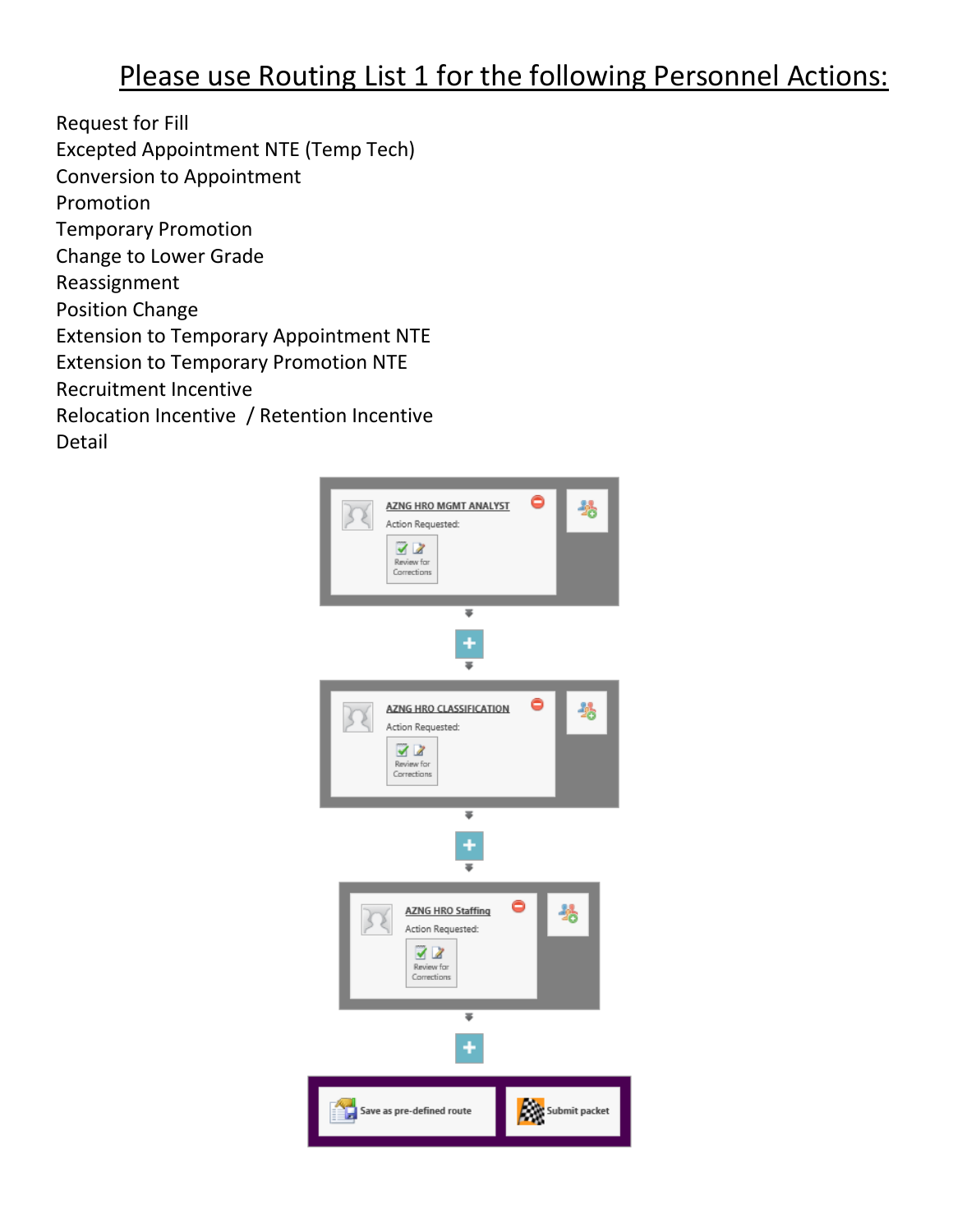### Please use Routing List 2 for the following Personnel Actions:

Return to Duty Absent for Uniform Duty (AUS) Retirement Resignation Death Termination Personal Leave without Pay Name Change Change in Work Hours / Schedule (Full-time to Part-time; Part-time to Full-time)

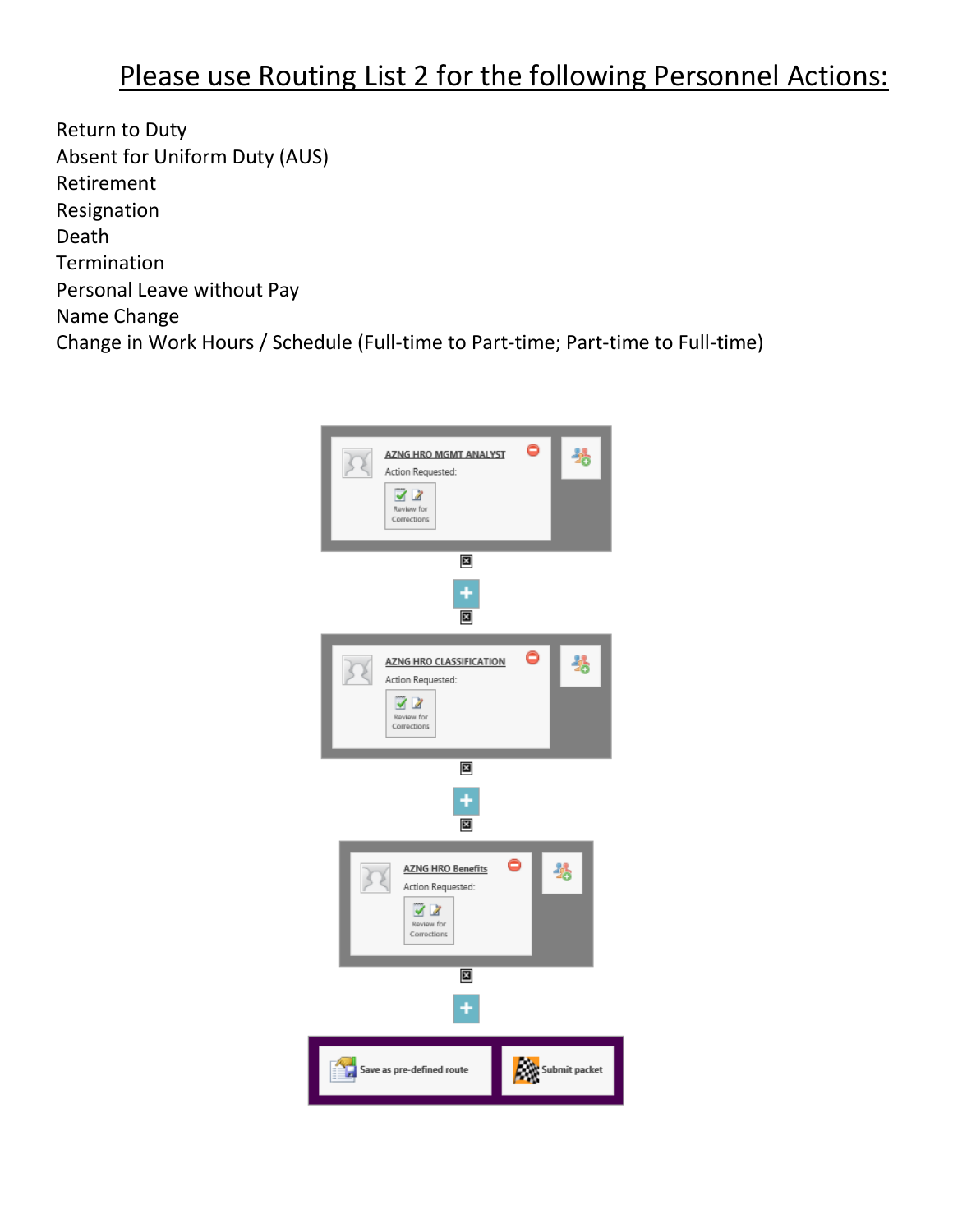# Please use Routing List 3 for the following Personnel Actions:

Awards (Time Off, On-the-Spot, Sustained Superior Performance (SSP), Quality Step Increase (QSI) and Suggestions)

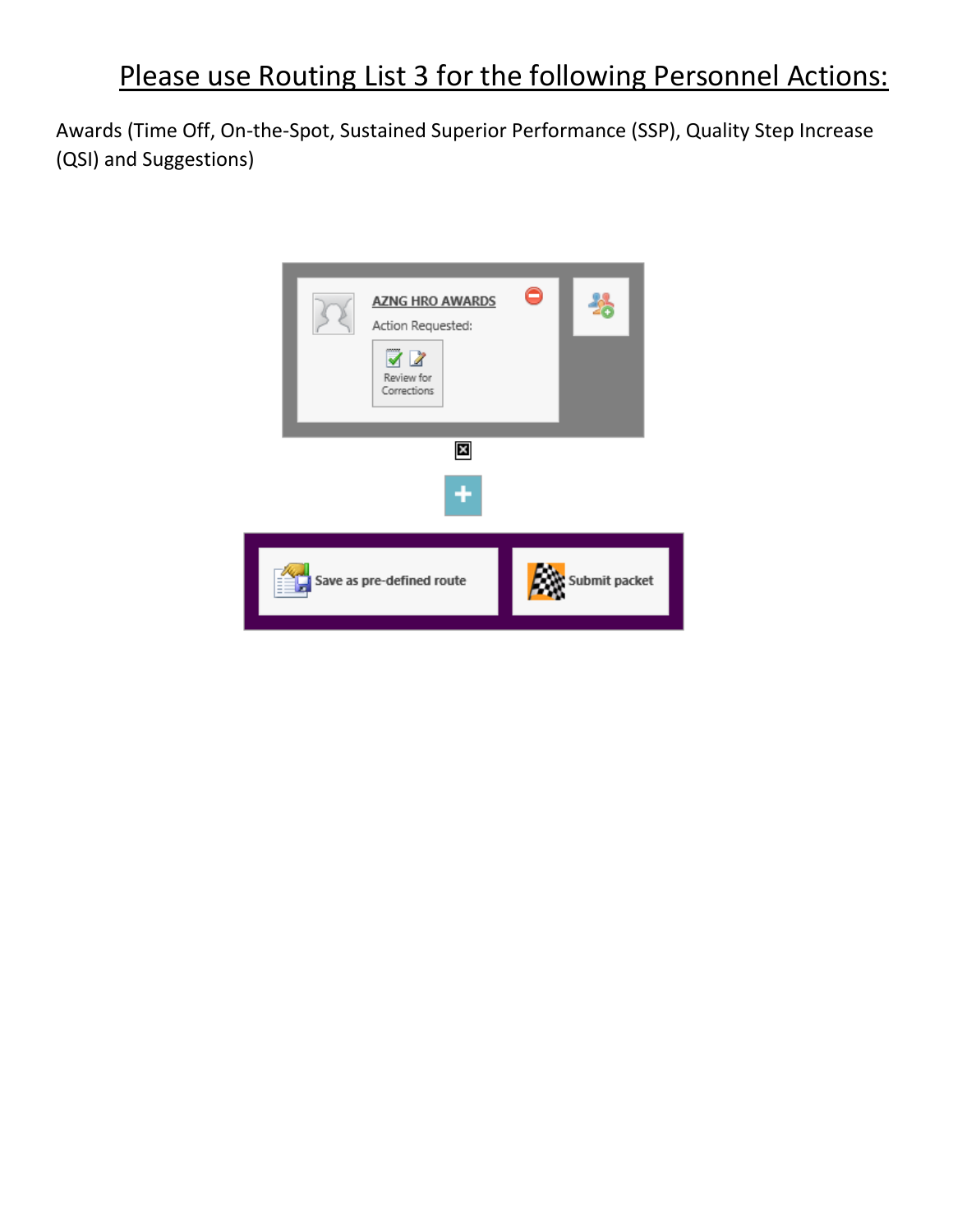Training Requests (ARNG) T5 Civilian Training Requests (ANG)

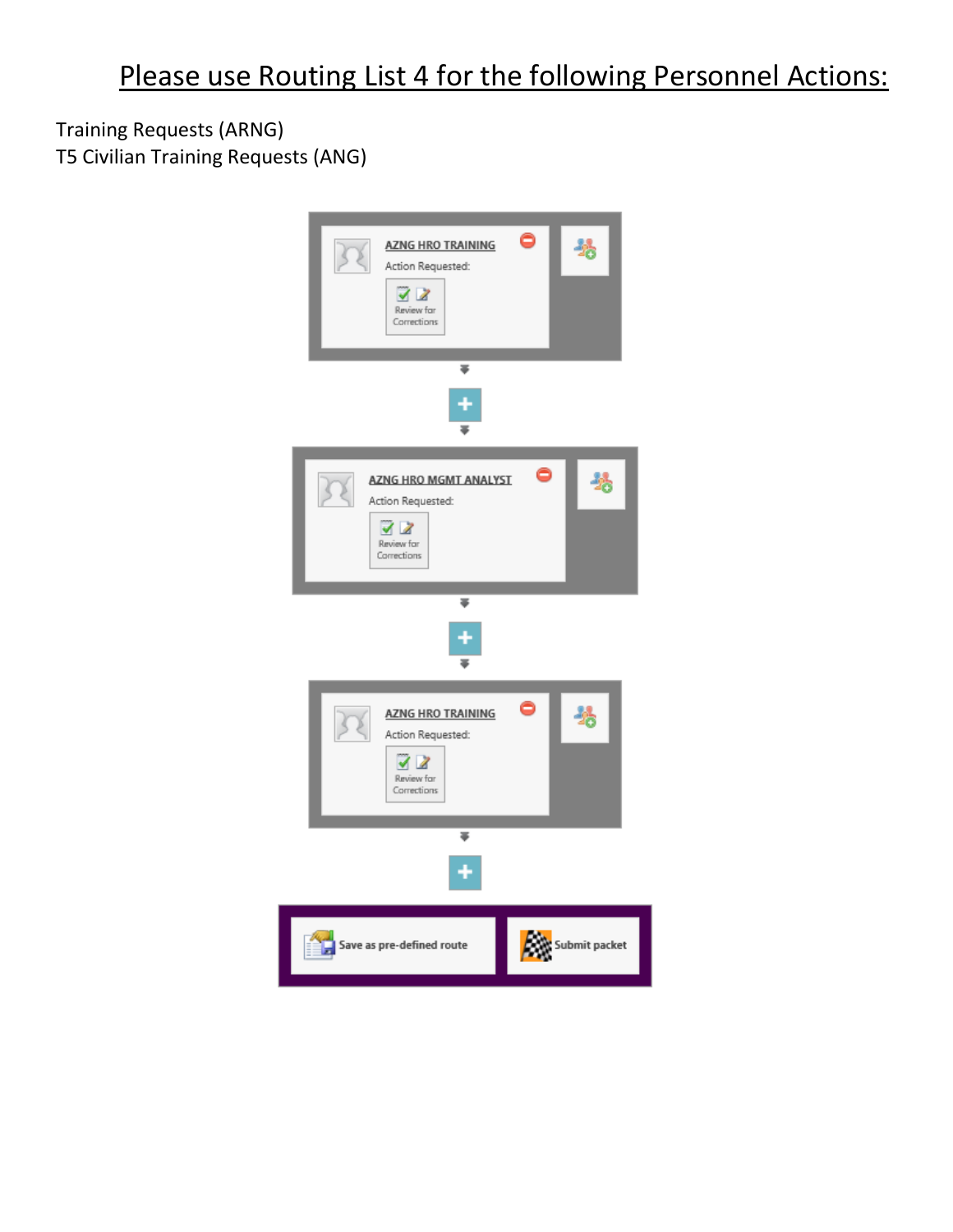# Please use Routing List 5 for the following Personnel Actions:

Telework Letter of Reprimand Letter of Counseling Termination for Cause Suspensions Removal

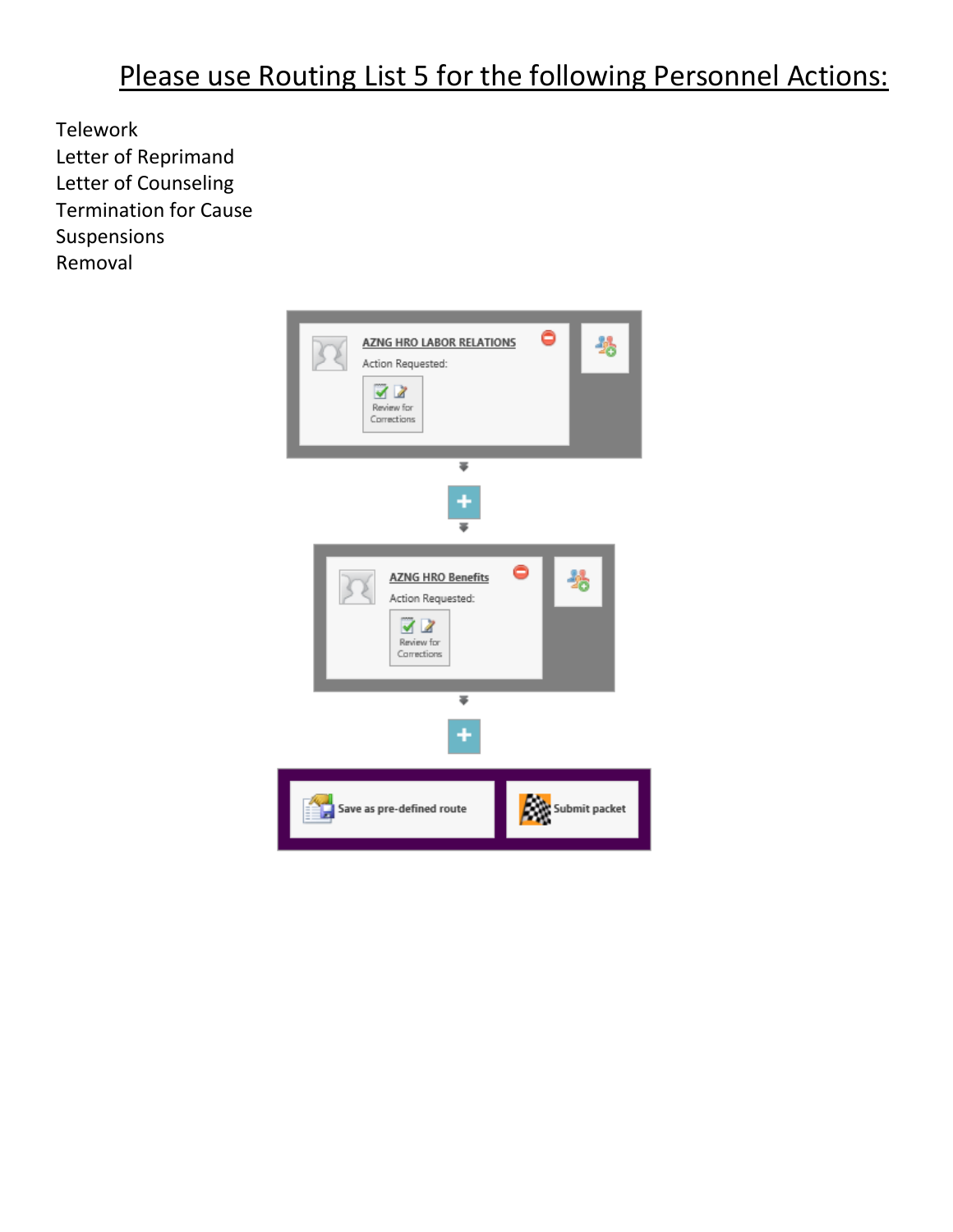Hierarchy Changes / Updates Personnel Appraisal Issues